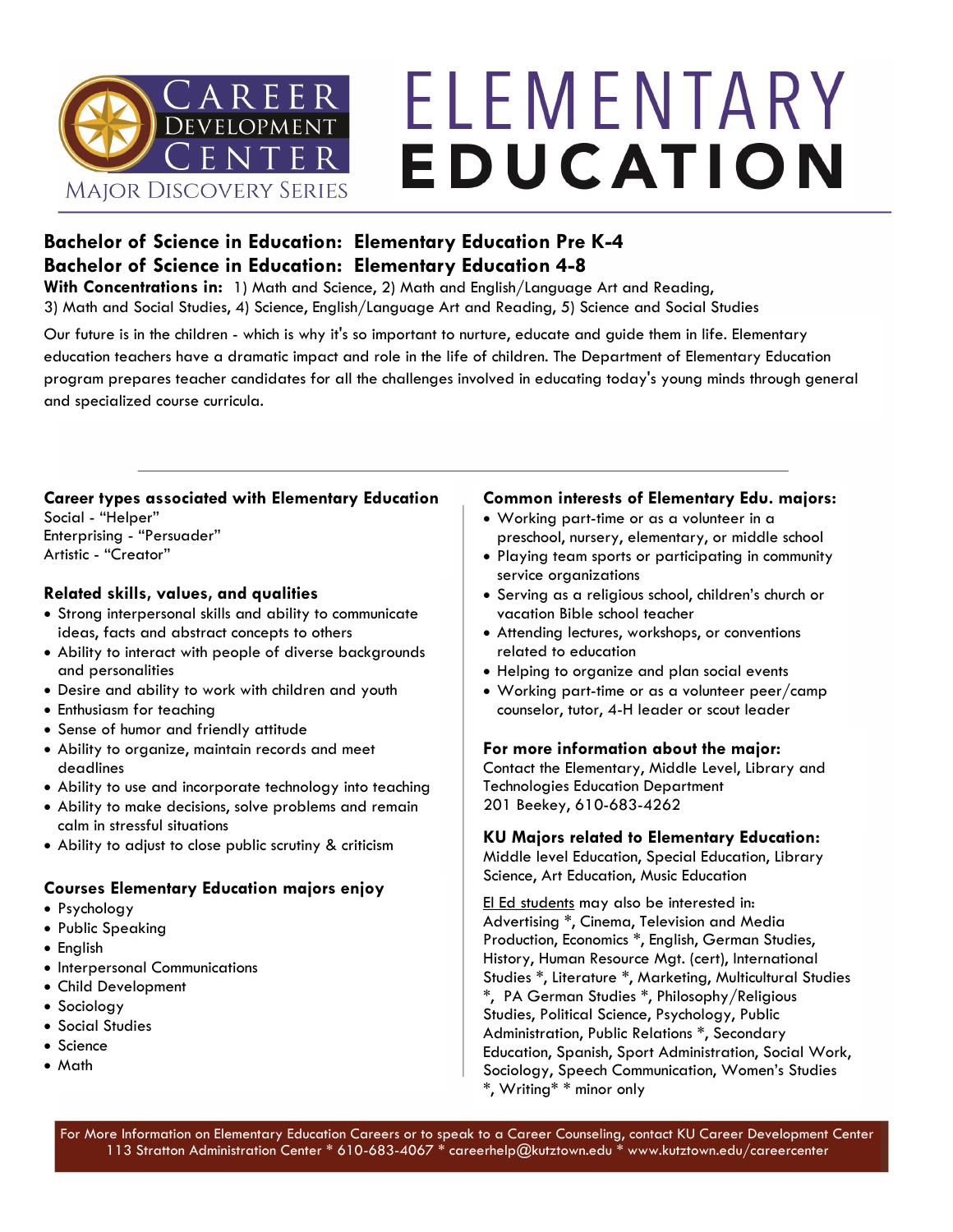# **FOUR STEPS TO SUCCESS**

EXPLORE > **DISCOVER** 

## 1<sup>ST</sup> YFAR

- Enroll in the Career Exploration Certificate.
- Attend info sessions to learn about career development and personal branding.
- Take a career assessment to identify and confirm interests.
- Get involved in campus clubs and organizations.
- Develop basic workplace skills through jobs or volunteer work.
- Talk with professors, family, and friends about career ideas.
- Conduct informational interviews with professionals working in fields of interest.
- Develop a relationship with your professors and faculty advisor.

• Meet with CDC career

YEAR

 $2ND$ 

- coach. • Attend info sessions to learn about resume writing, and externships.
- Confirm your choice of major and consider options for double major or minor.
- Research careers of interest.
- Complete a job shadowing (externship) experience.
- Seek meaningful employment or volunteer work in a field related to your major.
- Explore options for undergraduate research and study abroad.
- Write a resume and have it reviewed by the CDC.
- Manage your online presence.
- $3<sup>RD</sup>$ YFAR
- Enroll in the Career Success Certificate.
- Complete an internship and/or undergraduate research.
- Attend info sessions about internships, interviewing, job search strategies, and grad school.
- Build a LinkedIn profile and continue to monitor your online presence.
- Complete a mock interview.
- Build skills through research projects, part-time employment, and volunteer work.
- Participate in Careers Cafe & networking programs.
- Attend internship & job fairs.
- Take on a leadership role in a student organization or work.
- Consider graduate school options and prepare for admissions tests.

## 4<sup>TH</sup> YFAR

EXPERIENCE >IMPLEMENT

- Attend your senior kick-off and other info sessions to prepare for job search/grad school.
- Update your resume and LinkedIn profile.
- Create cover letter drafts.
- Gain experience through internships and/or undergraduate research.
- Secure references for job/grad school applications.
- Create your "30 second" commercial.
- Meet with CDC to develop job search strategies.
- Research employers.
- Network with professionals through events and social media.
- Join a professional organization in your discipline.
- Attend the senior etiquette dinner.
- Participate in job fairs and on-campus interviewing.

### **Sample Career Titles**

Elementary Education majors can be found working in a wide variety of career fields. Here are just some career titles that may be of interest. Please note that some jobs may require further education and training.

- Adult Education Teacher
- Adventure/Outdoor Edu. Teacher
- Alumni Relations Coordinator
- Assistant Principal
- Athletic Coach/Director
- Business Education Teacher
- Child Life Specialist
- College President
- College Professor/Dean
- Community/Public Svc. Administrator
- Counselor
- Day Care Administrator
- Director of Guidance
- Education and Training Administrator
- Education Management Specialist
- Educational Administrator
- **Education Consultant**
- Educational Resource Coordinator
- Educational Materials Sales
- Educational Researcher
- Educational Therapist
- Elementary School Teacher
- Employee Training Instructor
- Grant Writer
- Guidance Counselor
- Historic Site Administrator
- Kindergarten Teacher
- **Librarian**
- Library Consultant
- Missionary Worker
- Peace Corps/VISTA Volunteer

To learn more about these careers, visit http://online.onetcenter.org or www.bls.gov/oco.

- Personnel Director
- Preschool Administrator
- Preschool Teacher
- Principal
- Registrar
- Resource Teacher
- Religious Education Teacher
- Religious Education Coordinator
- School Psychologist
- School Social Worker
- School Superintendent
- Secondary School Teacher
- Social Services Volunteer
- Special Education Administrator
- Special Education Teacher
- Speech Pathologist
- Student Admissions Administrator
- Student Affairs Administrator

• Vocational Rehab Counselor • Vocational/Technical Teacher

- Tutor
- Curriculum Specialist
- Textbook Writer
- Training Specialist
- **Tutor**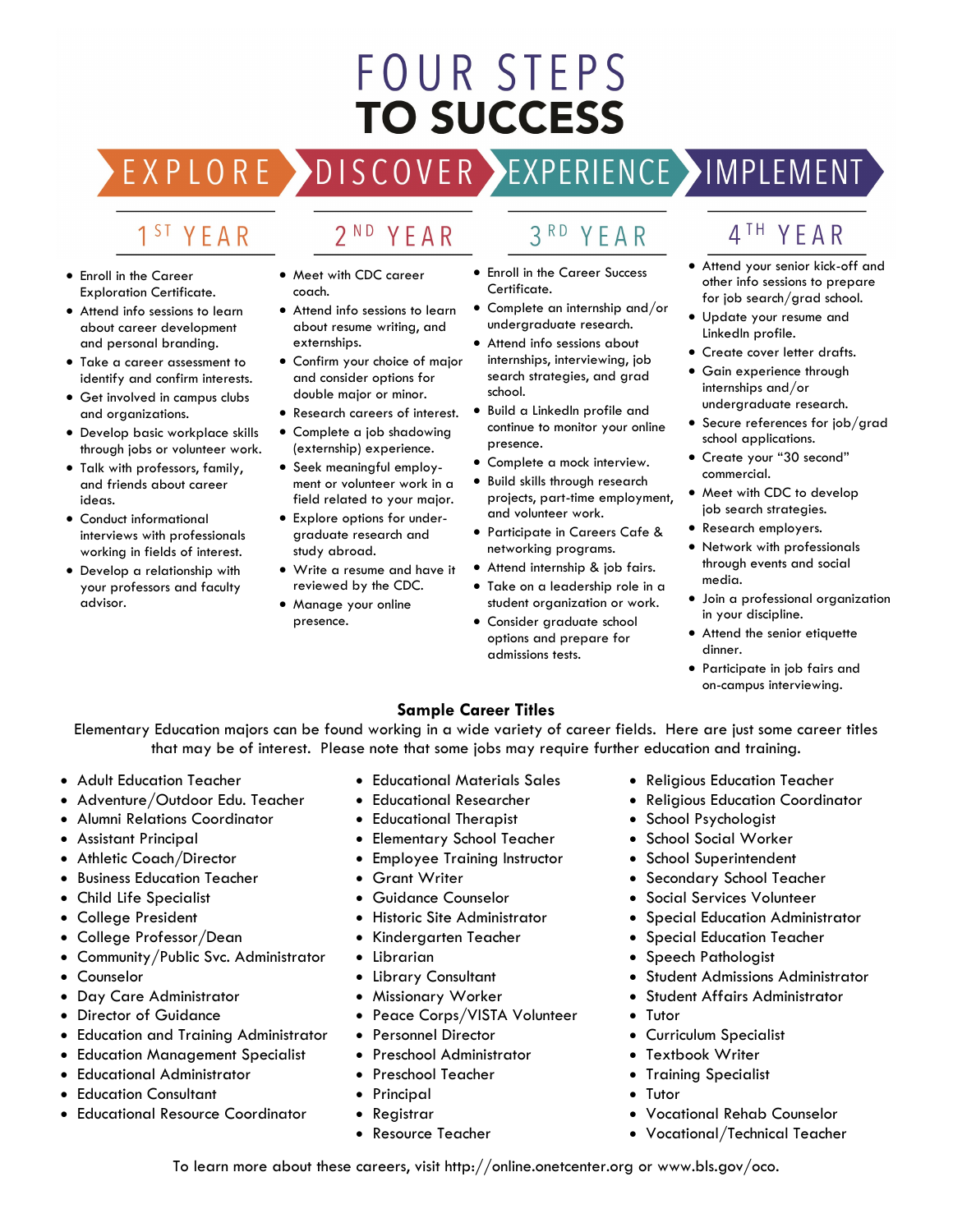### **Common Internship Sites and Employers**

Elementary Education majors often find internships and employment in the following fields/industries:

- Business and Industry
- Camps
- Public and Private Schools
- Churches
- Colleges and Universities
- Youth Services
- Non-Profit Organizations
- Community Centers/Non Profits
- Educational Publishers
- Child Care Agencies
- Hospitals
- Libraries
- State and Federal Government

 Handshake is the primary online resource handshake for preparing and connecting students and alumni with employers. [www.kutztown.edu/h](http://www.kutztown.edu/careercenter)andshake

### **Useful Websites for Elementary Education Majors:**

Whether you are researching related career fields, applying for internships or jobs, or planning to join a professional association, these websites are for you!

| Industry/Employment Information                         | Job/Internship Search Boards                          | <b>Professional Associations</b>                                             |
|---------------------------------------------------------|-------------------------------------------------------|------------------------------------------------------------------------------|
| O*NET OnLine<br>http://online.onetcenter.org            | <b>PA-REAP</b><br>www.pareap.net                      | <b>PA School Board Association</b><br>www.psba.org                           |
| Occupational Outlook Handbook.<br>www.bls.gov/ooh       | PA-Educator.net<br>www.pa-educator.net                | American Federation of Teachers<br>www.aft.org                               |
| PA Department of Education<br>www.pde.state.pa.us       | Teachers-Teachers<br>www.teachers-teachers.com        | <b>PA State Education Association</b><br>www.psea.org                        |
| NJ Department of Education<br>www.state.nj.us/education | Southern Teacher's Agency<br>www.southernteachers.com | <b>National Education Association</b><br>www.nea.org                         |
| <b>Education Week</b><br>www.edweek.org                 | K-12jobs.com<br>www.k12jobs.com                       | National Association for the Education<br>of Young Children<br>www.naeyc.org |
| LinkedIn Jobs                                           | <b>Education Job Page</b>                             |                                                                              |
| www.linkedin.com/jobs                                   | www.nationjob.com/education                           | <b>Teachers of English to Speakers</b><br>of Other Languages                 |
|                                                         | School Spring<br>www.schoolspring.com                 | www.tesol.org                                                                |
|                                                         |                                                       | Association of Childhood Education                                           |
|                                                         | US-REAP                                               | International                                                                |
|                                                         | www.reap.net                                          | www.acei.org                                                                 |
|                                                         | School-Jobs                                           |                                                                              |

www.school-jobs.net